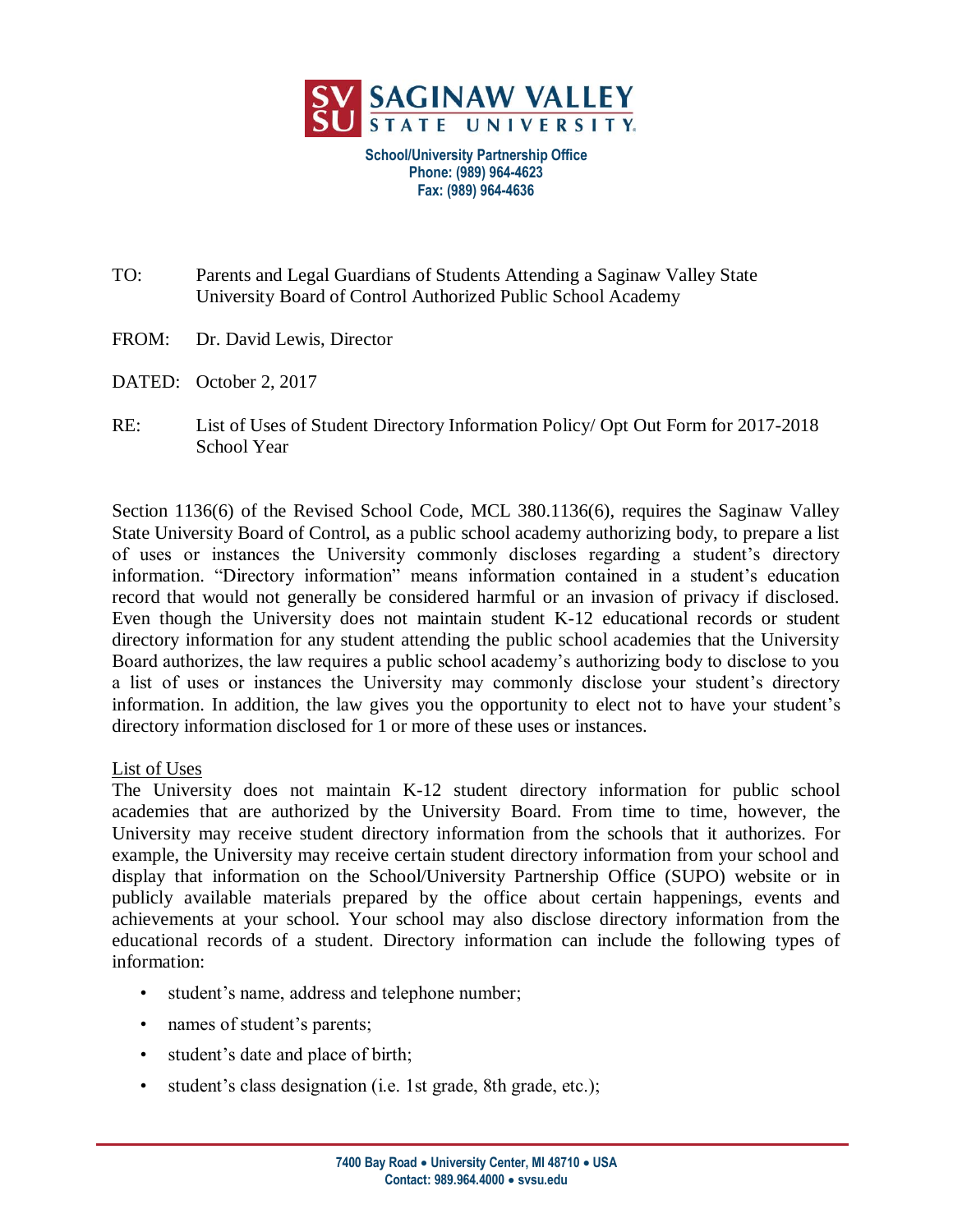- student's extra-curricular participation;
- student's achievement awards or honors;
- student's weight and height if a member of an athletic team;
- student's photograph;
- previous educational institutions attended by the student;
- student's dates of attendance;
- name of school student currently attends;
- student's electronic mail address;
- student projects, artwork, web pages, and photographic or video images created by the school or students in conjunction with school sponsored activities may be used for information and/or instructional purposes including, but not limited to, video and audio playback, internet and print publication, and cable television transmission.

Public school academies may disclose any of the above without prior written consent unless the school is notified to the contrary by you in writing. Each school maintains a list of student names whose parent/ legal guardian (or the student if 18 years of age or an emancipated minor) has requested that disclosure be refused. The School/University Partnership Office requests that each school authorized by the University Board of Control review these lists and advise us of students that are excluded from directory information disclosures. Any student who is excluded from directory information disclosure at the school, will automatically be excluded by the School/ University Partnership Office.

## How to Request Refusal of Your Student's Directory Information

Any parent or legal guardian (or the student if 18 years of age or an emancipated minor) is also entitled to separately refuse disclosure of student directory information noted above by sending the attached Opt Out form to the School/University Partnership Office at 7400 Bay Road, University Center, MI 48710 or by electronic mail to:  $\frac{drg@svsu.edu}{dt}$ .

If you have any questions regarding this policy, please contact the Director, Dr. David Lewis, at [dalewis@svsu.edu](mailto:dalewis@svsu.edu) or 989-964-4043.